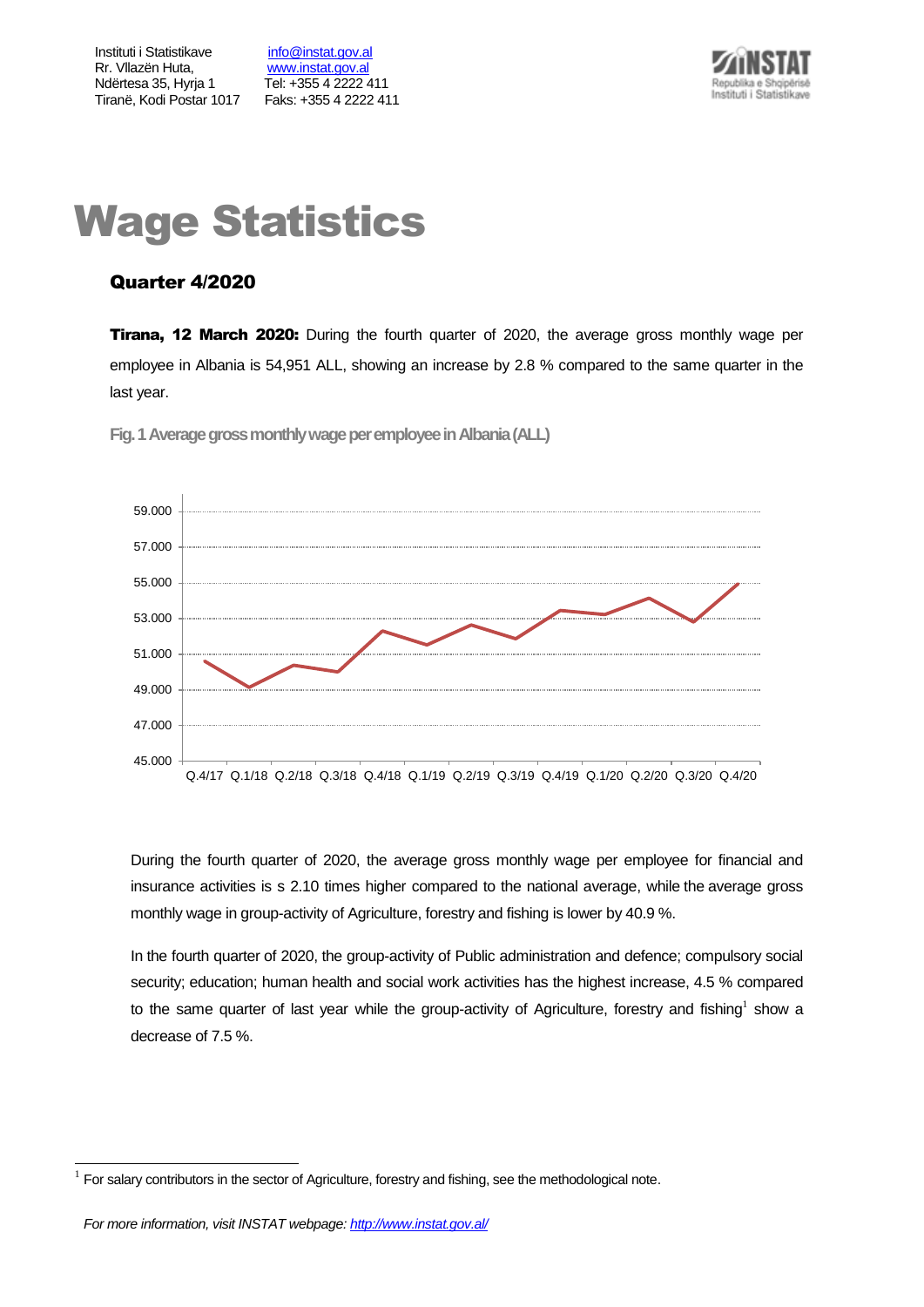# **Fig. 2 Average gross monthly wage by economic activities(ALL)**



During the third quarter of 2020, the average gross monthly wage for Managers is higher by 80.6 % compared to the national average, while for Elementary Occupations is lower by 40.9 %.

In the fourth quarter 2020, the group-occupation of Clerical Support Workers has the highest increase, 5.1 % compared to the same quarter of 2019, while the group-occupation of Skilled Agricultural, Forestry and Fishery Workers has increased, with 0.9 %.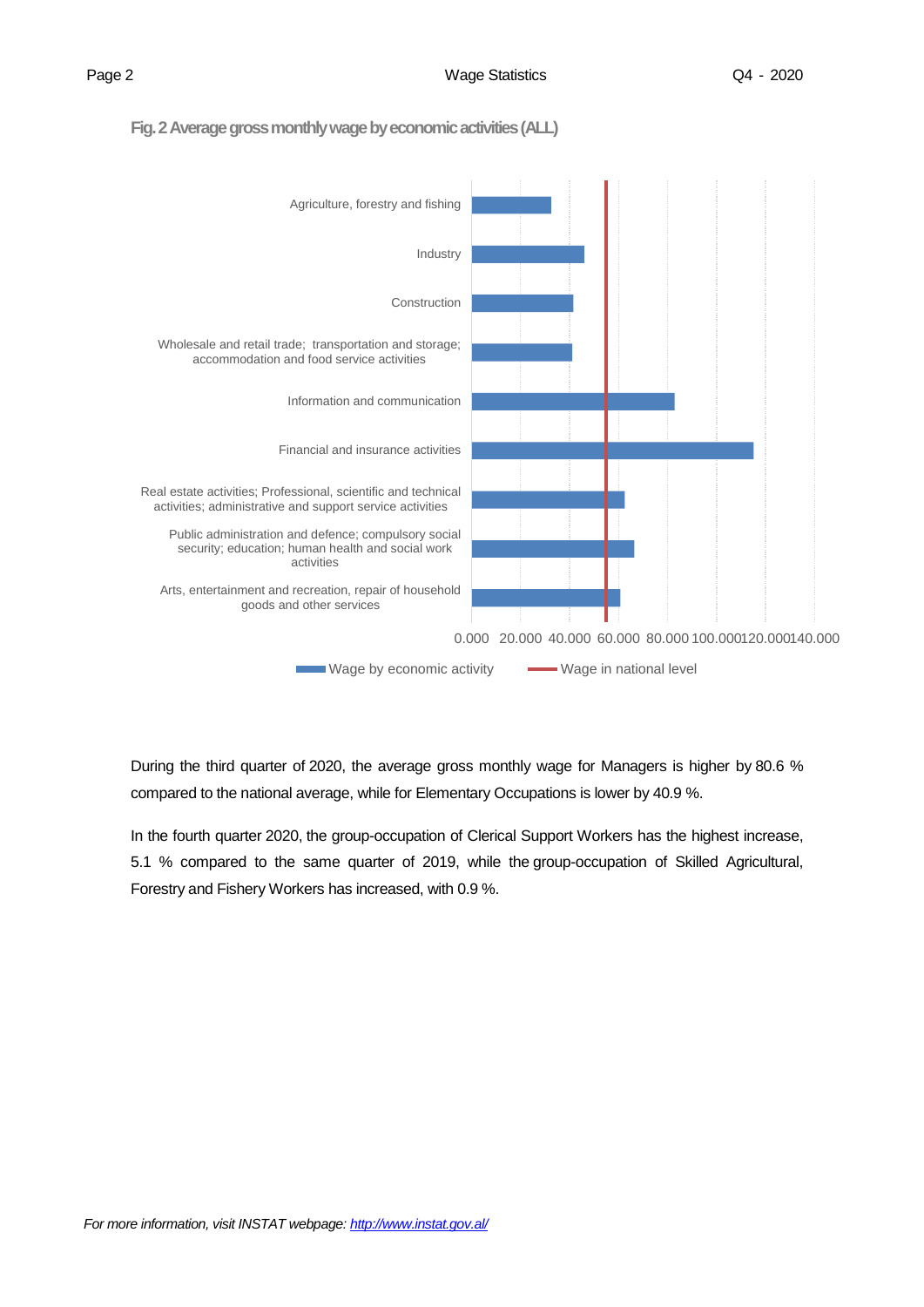# **Fig. 3Average gross monthly wage by group-occupations(ALL)**



## **Tab. 1 Average gross monthly wage per employee and approved minimum wage**

| <b>Description</b>                                     | Q.4/17 | Q.1/18 | Q.2/18 | Q.3/18 | Q.4/18 | Q.1/19     | Q.2/19 | Q.3/19 | Q.4/19 | Q.1/20 | 0.2/20 | Q.3/20 | Q.4/20 |
|--------------------------------------------------------|--------|--------|--------|--------|--------|------------|--------|--------|--------|--------|--------|--------|--------|
| Average monthly wage per<br>employee                   | 50.614 | 49.145 | 50.392 | 50.015 | 52.312 | 51.531     | 52.645 | 51.870 | 53.458 | 53.232 | 54.149 | 52.815 | 54.951 |
| Average monthly wage per<br>employee in public sector  | 61.600 | 59.728 | 60.595 | 60.494 | 63.276 | .384<br>61 | 63.207 | 63.911 | 63.826 | 63.116 | 63.389 | 64.334 | 66.479 |
| Average monthly wage per<br>employee in private sector | 45.631 | 44.796 | 45.667 | 45.274 | 47,299 | 46.982     | 47.894 | 46.473 | 48.767 | 48.272 | 49.280 | 47.486 | 49.440 |
| Approved minimum wage                                  | 24.000 | 24.000 | 24.000 | 24.000 | 24.000 | 26.000     | 26.000 | 26.000 | 26,000 | 26,000 | 26.000 | 26.000 | 26,000 |

*Source of information: General Directorate of Taxation, social insurance contributors; INSTAT's calculation*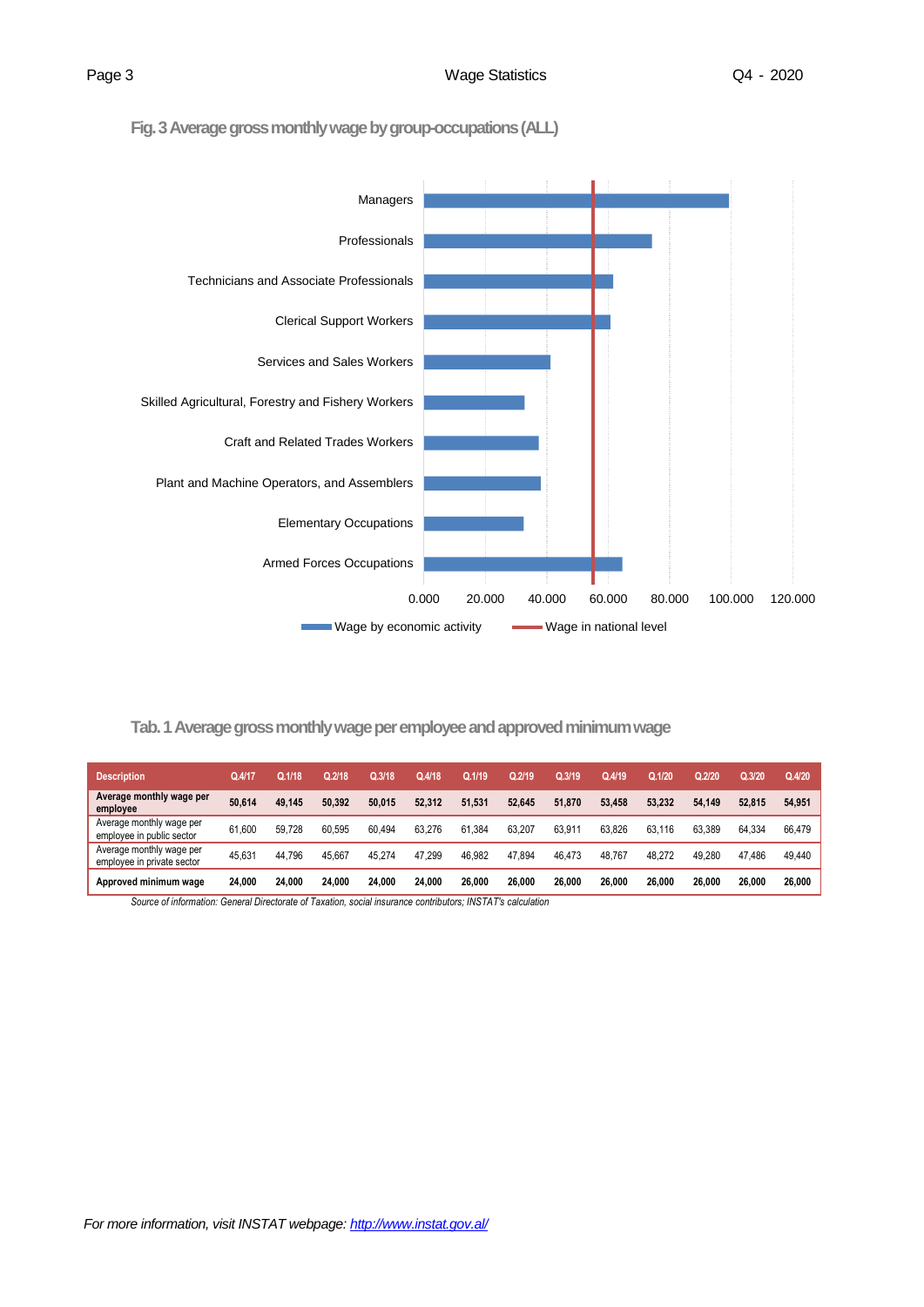# **Tab.2 Average gross monthly wage per employee by economic activity**

| <b>NACE Ret</b><br><i>(sections</i> | <b>Economic activity by</b><br><b>NACE Rev2</b>                                                                                      | Q.4/17  | Q.1/18  | Q.2/18  | Q.3/18  | Q.4/18  | Q.1/19  | Q.2/19  | Q.3/19  | Q.4/19  | Q.1/20  | Q.2/20  | Q.3/20  | Q.4/20  |
|-------------------------------------|--------------------------------------------------------------------------------------------------------------------------------------|---------|---------|---------|---------|---------|---------|---------|---------|---------|---------|---------|---------|---------|
|                                     | <b>Total</b>                                                                                                                         | 50,614  | 49,145  | 50,392  | 50,015  | 52,312  | 51,532  | 52,645  | 51,870  | 53,458  | 53,232  | 54,149  | 52,815  | 54,951  |
| IA                                  | Agriculture, forestry and fishing                                                                                                    | 37,187  | 36,822  | 36,961  | 36,334  | 37,343  | 37,956  | 39,313  | 36,397  | 35,105  | 33,850  | 33,856  | 33,500  | 32,474  |
| B, C, D, E                          | Industry                                                                                                                             | 42,615  | 41,023  | 41,464  | 41,711  | 44,672  | 43,463  | 43,607  | 44,134  | 45,418  | 45,088  | 45,536  | 45,264  | 45,954  |
| F                                   | Construction                                                                                                                         | 44,015  | 43,630  | 43,654  | 43,749  | 43,475  | 42,428  | 42,521  | 41,715  | 42,292  | 41,560  | 41,531  | 41,845  | 41,532  |
| G, H, I                             | Wholesale and retail trade:<br>transportation and storage;<br>accommodation and food<br>service activities                           | 35,501  | 35,375  | 36,561  | 36.555  | 38,292  | 38.558  | 38.892  | 38.577  | 40.147  | 39,964  | 39,415  | 39,051  | 41,148  |
| IJ                                  | Information and communication                                                                                                        | 74,782  | 71,497  | 78,423  | 75,597  | 77,719  | 76,037  | 87,605  | 76,500  | 80,003  | 78,460  | 84,589  | 76,763  | 82,851  |
| ΙK                                  | Financial and insurance<br>activities                                                                                                | 111,368 | 100,455 | 114,162 | 100,609 | 111,626 | 101,734 | 113,339 | 100,547 | 115,094 | 104,985 | 117,941 | 102,262 | 115,189 |
| L,M,N                               | Real estate activities;<br>Professional, scientific and<br>technical activities:<br>administrative and support<br>service activities | 58.355  | 57,819  | 58,247  | 59.157  | 60,807  | 59.726  | 60.102  | 57.871  | 60,214  | 60.355  | 60,963  | 60,333  | 62,505  |
| O.P. Q                              | Public administration and<br>defense; compulsory social<br>security; education; human<br>health and social work activities           | 61,755  | 60,306  | 60,756  | 61,103  | 62,070  | 61,554  | 63,276  | 64,065  | 63,577  | 63,134  | 63,860  | 64,591  | 66,435  |
| R.S.T.U                             | Arts, entertainment and<br>recreation, repair of household<br>goods and other services                                               | 51,301  | 49.349  | 49.740  | 49.168  | 56,560  | 57,402  | 56,295  | 56,012  | 60,431  | 57,814  | 57,140  | 56,921  | 60,736  |

*Source of information: General Directorate of Taxation, social insurance contributors; INSTAT's calculation*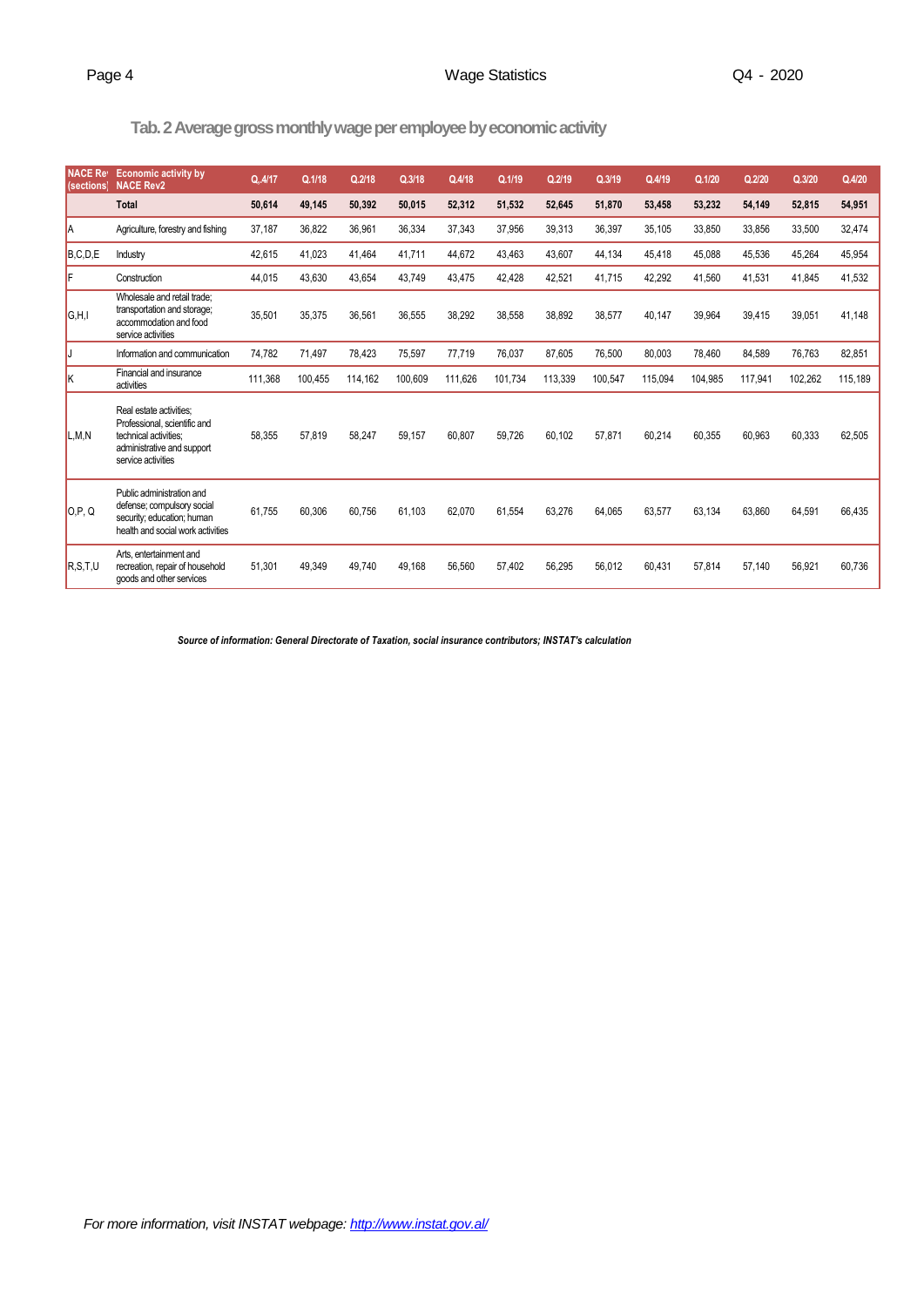# **Tab.3Average gross monthly wage per employee by group-occupations**

| Group-occupations<br><b>ISCO-08</b>                             | Q.4/17 | Q.1/18 | Q.2/18  | Q.3/18 | Q.4/18  | Q.1/19 | Q.2/19  | Q.3/19 | Q.4/19 | Q.1/20 | Q.2/20 | Q.3/20 | Q4/20  |
|-----------------------------------------------------------------|--------|--------|---------|--------|---------|--------|---------|--------|--------|--------|--------|--------|--------|
| <b>Total</b>                                                    | 50,614 | 49,145 | 50,392  | 50,015 | 52,312  | 51,532 | 52,645  | 51,870 | 53,458 | 53,232 | 54,149 | 52,815 | 54,951 |
| Managers                                                        | 99,371 | 96,166 | 100,035 | 97,297 | 101,886 | 96,656 | 100,049 | 97,951 | 99,166 | 94,709 | 95,987 | 93,738 | 99,259 |
| Professionals                                                   | 68,471 | 66,097 | 67,491  | 68,024 | 70,032  | 68,667 | 70,706  | 71,158 | 72,350 | 70,540 | 71,024 | 71,325 | 74,172 |
| <b>Technicians and Associate</b><br>Professionals               | 55,954 | 54,650 | 55,562  | 56,168 | 59,932  | 58,923 | 59,773  | 59,236 | 60,151 | 59,175 | 59,508 | 59,830 | 61,573 |
| <b>Clerical Support Workers</b>                                 | 53,041 | 51,082 | 51,758  | 52,981 | 56,312  | 55,213 | 55,756  | 55,624 | 57,668 | 56,550 | 58,501 | 56,929 | 60,633 |
| Services and Sales<br>Workers                                   | 37,924 | 37,770 | 38,077  | 37,040 | 38,235  | 39,081 | 39,736  | 38,797 | 39,733 | 40,259 | 40,951 | 39,823 | 41,186 |
| Skilled Agricultural,<br>Forestry and Fishery<br>Workers        | 30,816 | 30,861 | 30,932  | 31,151 | 31,164  | 32,370 | 32,462  | 32,777 | 33,040 | 33,426 | 32,934 | 32,882 | 32,753 |
| <b>Craft and Related Trades</b><br>Workers                      | 35,340 | 33,898 | 34,516  | 34,782 | 36,438  | 35,578 | 35,958  | 36,091 | 36,831 | 36,517 | 36,733 | 36,759 | 37,346 |
| <b>Plant and Machine</b><br>Operators, and<br><b>Assemblers</b> | 35,716 | 34,653 | 35,141  | 35,439 | 36,637  | 35,781 | 36,232  | 36,381 | 37,253 | 36,315 | 36,719 | 36,622 | 37,999 |
| <b>Workers (Elementary</b><br>Occupations)                      | 30,101 | 29,910 | 30,344  | 30,407 | 31,334  | 31,409 | 31,941  | 31,757 | 32,247 | 31,814 | 31,898 | 31,874 | 32,454 |
| Armed Forces<br>Occupations                                     | 60,466 | 59,613 | 59,645  | 59,087 | 59,150  | 59,379 | 63,522  | 63,802 | 64,274 | 63,448 | 63,662 | 64,041 | 64,495 |

*Source of information: General Directorate of Taxation, social insurance contributors; INSTAT's calculation*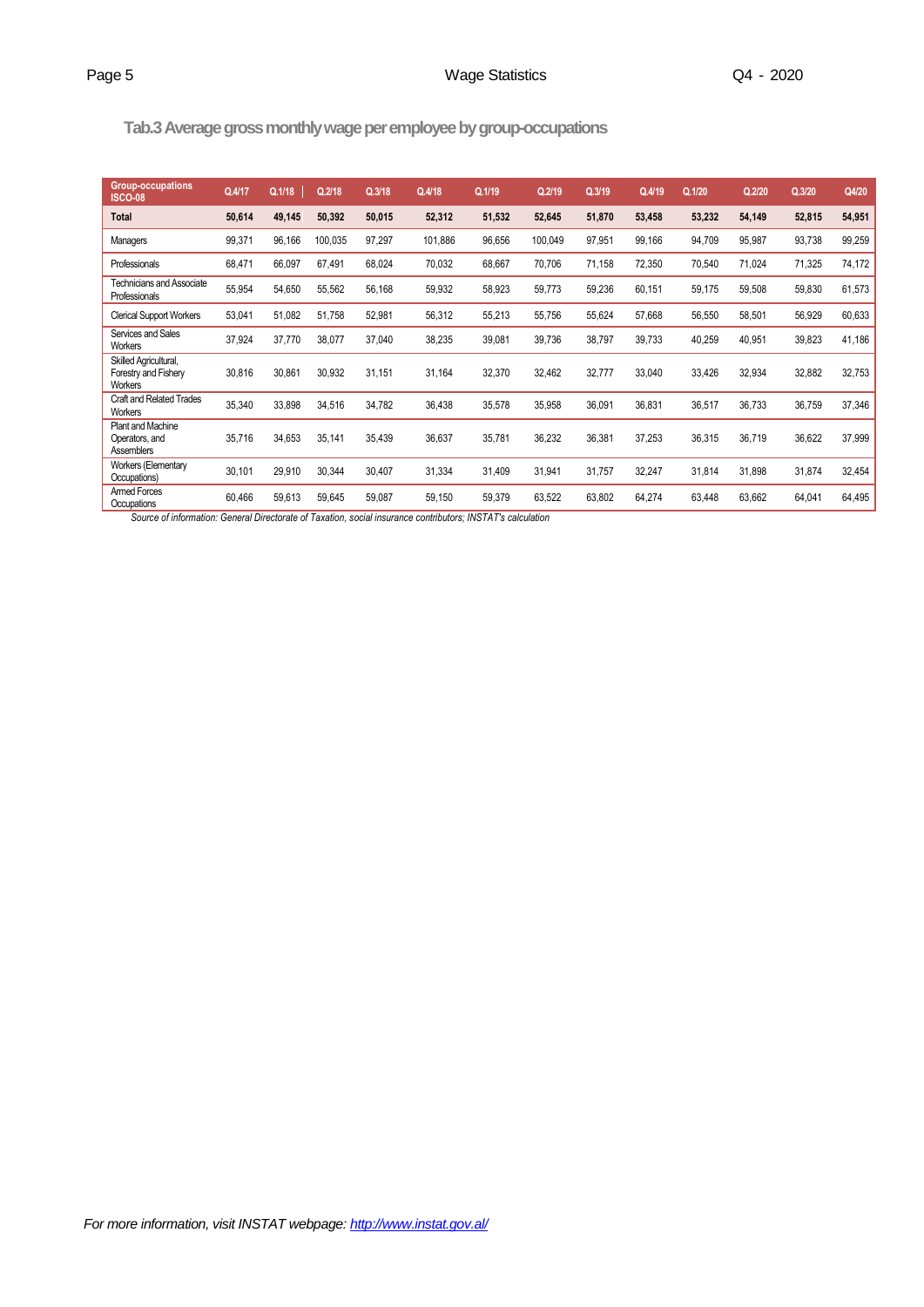# Methodology

This publication contains detailed data on the level of wages, their distribution and the change over the quarters, These statistics offer an opportunity to compare salaries in different industries and for different occupational groups, Wage statistics are also of particular importance to the monitoring of economic indicators that are used by policy-makers, employers and trade unions to assess job supply and job requirements,

### **Legal Base**

- [Law No,17/2018 on Official Statistics](http://instat.gov.al/media/3972/law-no17-2018-on-official-statistics.pdf)
- Official Statistics National Programme 2017-2021
- Memorandum of Cooperation with the General Directorate of Taxation

### **Source of Information**

The source of Information on wages is the General Directorate of Taxation, base to the memorandum of cooperation, Data are from the enterprises payroll (E- SIG 025 form),

This form serves to declare three types of tax liabilities:

- Social Security Contributions,
- Health Insurance Contributions
- Income from Employment of Employees,

Variables are three types: original variables from DPT, additional variables from INSTAT and derived variables. The two main variables are the number of employees and the gross wage paid to the employee,

### **Definitions**

*Average monthly wage* - is the gross wage of an employee for the work performed per month,

This is constituted by the following elements:

- Basic wage for job performed
- Additional payment for managerial duties
- Additional payment for years at work
- Additional payment for difficult working conditions
- Other regular additional payments

Social security contributions and taxation on income are not deducted from the average monthly wage,

*Monthly minimum wage* - is the official minimum wage approved by a Decision of the Council of Ministers,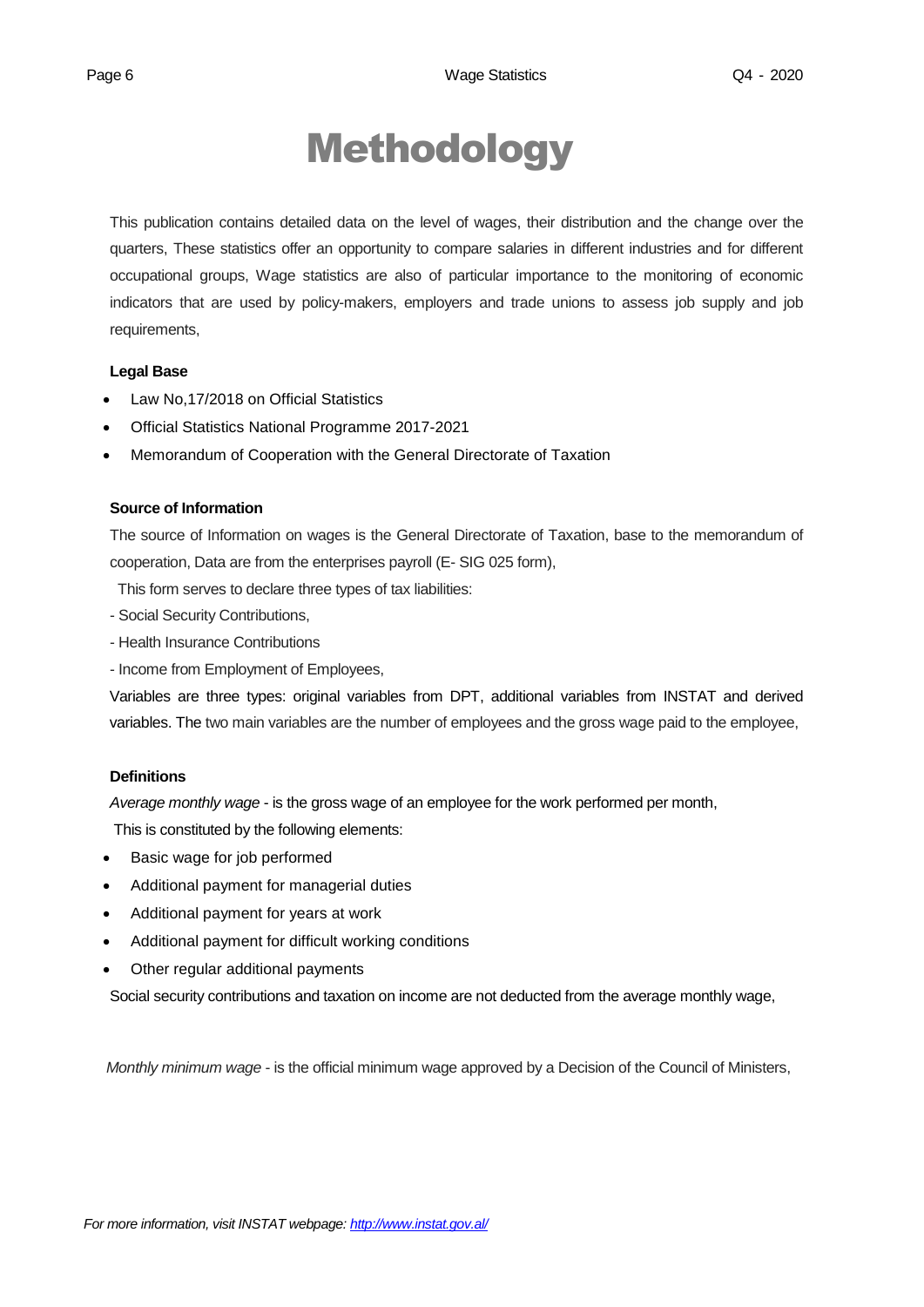*Salary contributors in the sector of Agriculture, Forestry and fishing* - are considered all employees declared in the General Directorate of Taxation, by farms / agricultural enterprises.

## **Classifications**

 The classification of enterprises is done according to the Nomenclature of Economic Activities, NACE Rev, 2 as follows:

| Nace Rev2,<br>(Sections) | <b>Description</b>                                                                                                         |
|--------------------------|----------------------------------------------------------------------------------------------------------------------------|
| A                        | Agriculture, forestry and fishing                                                                                          |
| в                        | Mining and quarrying                                                                                                       |
| $\mathbf{C}$             | Manufacturing                                                                                                              |
| D                        | Electricity, gas, steam and air conditioning supply                                                                        |
| Е                        | Water supply; sewerage, waste management and remediation activities                                                        |
| F                        | Construction                                                                                                               |
| G                        | Wholesale and retail trade; repair of motor vehicles and motorcycles                                                       |
| H                        | Transportation and storage                                                                                                 |
|                          | Accommodation and food service activities                                                                                  |
| J                        | Information and communication                                                                                              |
| K                        | Financial and insurance activities                                                                                         |
|                          | Real estate activities                                                                                                     |
| M                        | Professional, scientific and technical activities                                                                          |
| N                        | Administrative and support service activities                                                                              |
| $\Omega$                 | Public administration and defense; compulsory social security                                                              |
| P                        | Education                                                                                                                  |
| Q                        | Human health and social work activities                                                                                    |
| $\mathsf{R}$             | Arts, entertainment and recreation                                                                                         |
| S                        | Other service activities                                                                                                   |
|                          | Activities of households as employers; undifferentiated goods- and services-producing activities of households for own use |
| U                        | Activities of extraterritorial organizations and bodies                                                                    |

*•* Classification of occupations is done according to International Classification of Occupations, ISCO-08 as follows:

| ISCO 08 | <b>Description</b>                                      |
|---------|---------------------------------------------------------|
| 1.      | <b>Managers</b>                                         |
| 11      | Chief executives, senior officials and legislators      |
| 12      | Administrative and commercial managers                  |
| 13      | Production and specialized services managers            |
| 14      | Hospitality, retail and other services managers         |
| 2.      | <b>Professionals</b>                                    |
| 21      | Science and engineering professionals                   |
| 22      | Health professionals                                    |
| 23      | Teaching professionals                                  |
| 24      | Business and administration professionals               |
| 25      | Information and communications technology professionals |
| 26      | Legal, social and cultural professionals                |
| 3.      | Technicians and associate professionals                 |
| 31      | Science and engineering associate professionals         |
| 32      | Health associate professionals                          |